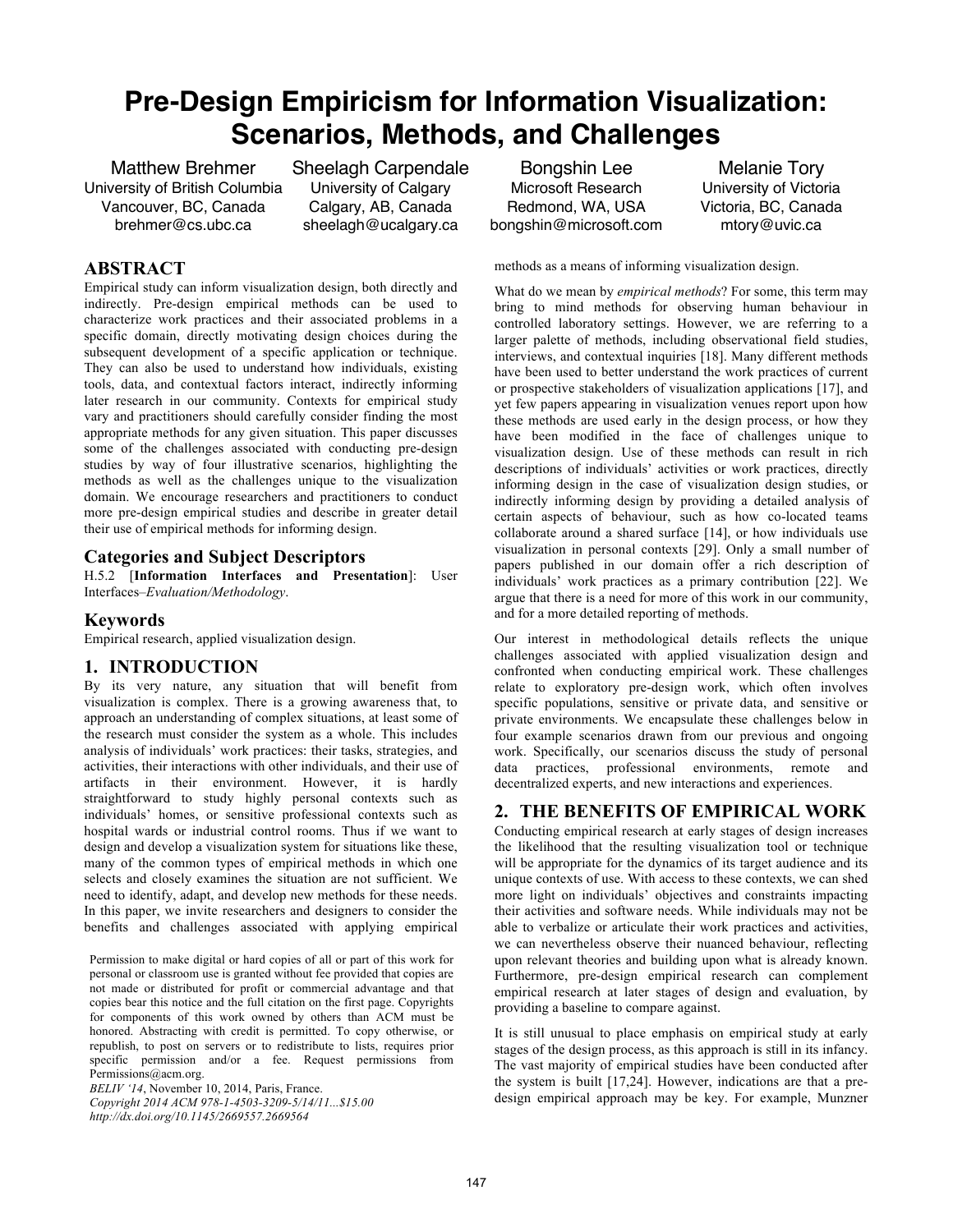advocates the acceptance of more papers characterizing the tasks and data in the vocabulary of the problem domain [22]. The tasks and data need to be grounded by empirical data collected while engaging the target population. Buxton has also pointed out to the human-computer interaction community that too much attention is currently given to getting the *design right* (or evaluating and improving a given design) and not enough attention is given to getting the *right design* (or making sure that the design is appropriate for the given situation) [5]. Design processes incorporating empirical research at early stages of design will better equip our community to get the *right design*.

# **3. EXAMPLE SCENARIOS**

We describe four example scenarios, drawn from our previous and ongoing work, that highlight the use, adaptation, and triangulation of empirical methods to inform design, each with goals, benefits, and challenges unique to the situation. These challenges relate to private or sensitive data, environments where researcher presence would be intrusive or logistically difficult, and explorations of novel interactions. The scenarios also highlight the following methods: cultural probes, immersive observation via impersonation, screen-capture interviews, artifact analysis, and *Wizard of Oz* (WOz) studies. Note that we do not aim to comprehensibly cover all possible scenarios in which empirical methods may inform visualization design; nonetheless, we expect that practitioners will be familiar with some aspects of the following scenarios. While a comprehensive survey focused on pre-design empirical studies in visualization research is beyond the scope of this paper, such a survey would be immensely useful.

### **3.1 Personal Data Practices**

When individuals examine data in a personal context, they may have a wide variety of personal goals. Traditional usability or performance objectives such as time and accuracy are rarely the most important for visualizations in personal contexts. For example, if a visualization of home energy use is realized as an ambient display in one's living room, fitting into the aesthetic of the room may be a critical design goal [26]. Design goals may also vary considerably among individuals. While some individuals may track their physical activity to meet a personal objective (e.g., weight loss), others may do so simply out of curiosity or to share with their friends. Therefore, early in the design process, we need ways to discover the diverse design goals and considerations, and it is imperative to deeply understand the motivations, goals, and use contexts of individuals who will use these tools.

However, conducting early empirical study in personal contexts presents some challenges, most notably intrusiveness. Personal data management and analysis is often sensitive and private, so it can be too intrusive to "be there," to continuously observe individuals as they perform these processes, or to make video recordings. For instance, consider the sensitivity of personal finance or health information, or the intrusiveness of observing someone in their home environment. One solution to this constraint is to rely on indirect observational methods such as self-reports, software logging, artifact collection, and diaries. These methods may not provide data that is as rich as direct observations, though when used in conjunction, a partial reconstruction of a process may be possible.

**Cultural probes**. In one recent study we aimed to understand what motivates individuals to use visualizations in a personal context [29]. Understanding what factors are important in motivating tool use is a first step towards designing tools that are likely to achieve initial and long-term adoption. One challenge we

faced in the design of this study was how to observe real life instances of individuals being motivated (or not) to use a visualization tool. If we had brought individuals into the lab to use some pre-selected tool, we would have set up artificial motivators (financial compensation or desire to please the experimenters) rather than observing real motivational factors. We also feared that a simple interview about past experiences with visualizations would be unproductive because few examples may come to individuals' minds; moreover, individuals are very unlikely to remember instances where they encountered a visualization but were *not* motivated to use it, a case we also were interested to learn about. Our solution was to use a cultural probe technique [10], an approach in which participants are supplied with a kit to record their activities and opinions. Cultural probes are similar to diaries, but data collection methods can be more diverse (e.g., our participants took screen shots or photos of visualizations they encountered) and they sometimes tend to be more playful or evocative. For two weeks, our participants made a visual record of each visualization they encountered during the day, and filled in a daily diary describing the circumstances surrounding their encounter and use of those visualizations.

Using cultural probes had several advantages. The daily journal reminded individuals to remain aware of visualizations they encountered in their daily life. The photos and short journal entries were simple enough to not discourage artifact finding but sufficient to get immediate impressions about an artifact before long-term recall errors became too pronounced. Later interviews enabled us to gain more detail about interesting cases, with the photographs and journal providing a reminder. This approach also provided multiple data sources, enabling triangulation.

This study was a general exploration of what motivates people to use visualizations in daily life, and mainly included static visualizations such as maps and charts in posters and news articles. However, we have since used knowledge gained from this study to design ecofeedback displays of home energy consumption [12]. Specifically, our findings directed our designs towards those that integrate ecofeedback information within environments that people regularly encounter, eliminating the need for people to actively seek out the information.

### **3.2 Complex Environments**

When designing visualization techniques is for complex environments, traditional interview techniques may not provide a deep enough understanding of the situation. For example, in some professional situations there may be an approved protocol, which may vary from actual practices perhaps due to unexpected factors such as interruptions. In these situations, methods such as interviews and "fly-on-the-wall" observations may not be appropriate. For instance, use of these methods can be too disruptive in hospitals. We need ways to obtain rich data but with less intrusive means.

A different approach is to become a member of the team [7,15]. However, to become a member of the team it is necessary for the experimenter to have the required skills. In other words, this is only possible if the experimenter is qualified to be considered an expert himself or herself. It is very rare to be in such a position where the experimenter has this expertise; however, if possible immersive observation with a 'dual' expert is an exceptionally rich approach. Below we discuss an alternate variation.

**Immersive observation via impersonation**. Another possible approach is to impersonate a member of the team. While there are obvious advantages to this type of approach, it must be done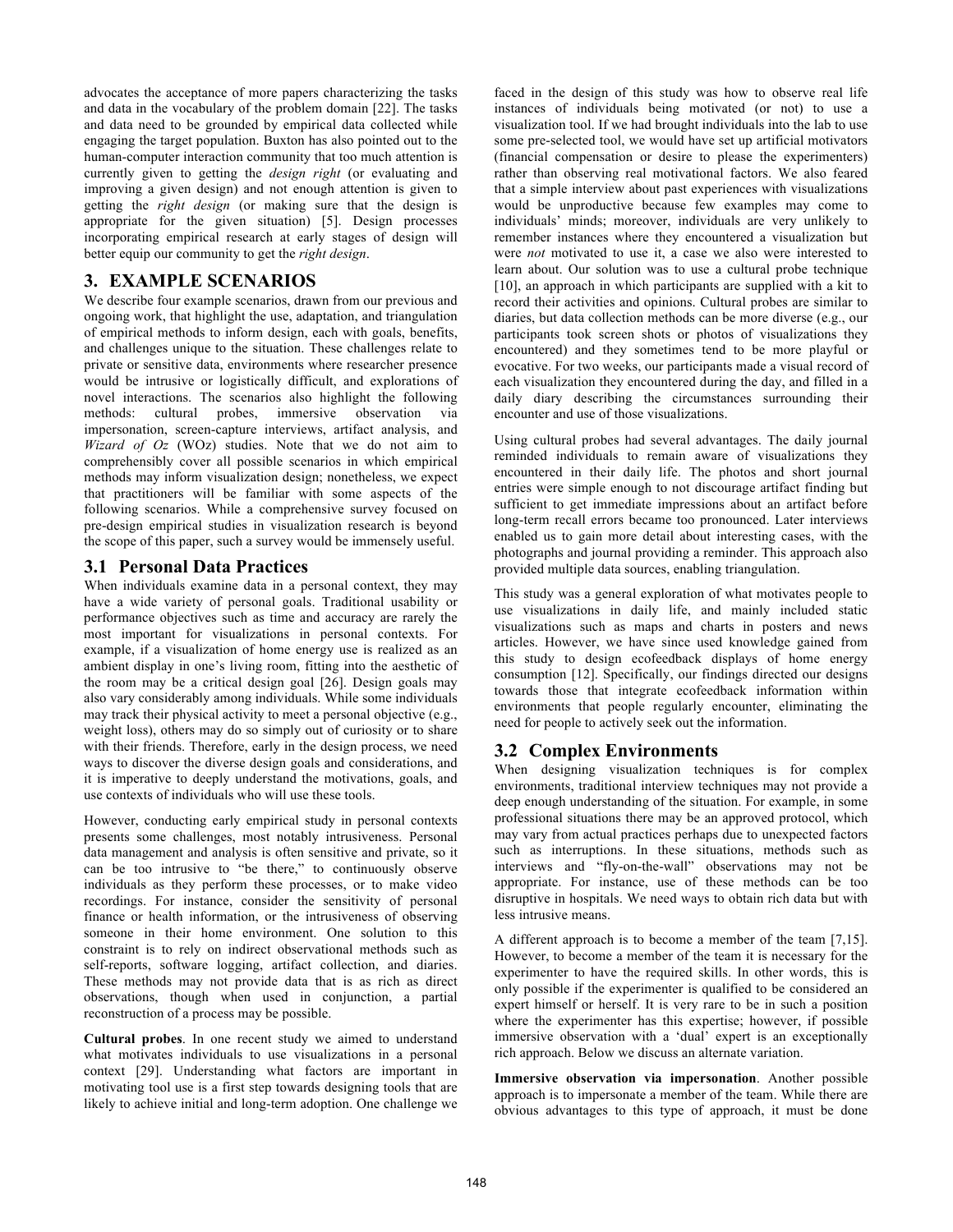carefully, respectfully, and with appropriate ethics approval. Here is an example scenario that illustrates how this can work in practice [34]. The challenge in this project was to build a decision support tool for use by doctors when diagnosing pulmonary embolism, which is a very tricky diagnosis to conduct. On one hand, the symptoms can often be vague, do not always all present together, and are often indicative of other conditions. On the other hand, pulmonary embolism is a life and death situation so there is intense pressure to get the diagnosis right. Therefore, it was important to understand the current decision practices in order to create an acceptable tool that would work in a supportive role for the doctors. Ethics approval was obtained to enter non-existent (i.e., fake) patients in the hospital database and for the experimenter to be allowed to ask doctors for a consult on these non-existent patients. A medical doctor entered the non-existent patients into the database ensuring that they were realistic cases where it would be reasonable to ask for a consult for pulmonary embolism. He also worked with the experimenter about how to behave in context, how to approach doctors, and how to ask questions. Because the patients in question were not real patients, the doctor being observed could go ahead and order tests, etc. without impacting an actual patient. In this manner the experimenter was able to observe the diagnostic decision practices as they happened. While this type of observation can be done with deception, in that the people being observed do not know this is an observational study, it is also quite effective to do it with consent where the people being observed know that an experimenter will approach and have given consent. This latter case has enabled the design of a decision support tool that is of considerable interest to the medical community and is currently going forward for clinical trial. It is probable that at least some of the success of this tool results from the careful observations that provided an understanding of the diagnostic processes.

For this type of immersive observation it is necessary to be able to work closely with one or two experts who consider the research important enough to invest time to set up the situation effectively. While immersive observation presents its own challenges that will change from situation to situation, it does offer possibilities of rich insights into work practices.

#### **3.3 Remote Experts**

Many visualization techniques and tools are used by individuals with expert domain knowledge while performing activities specific to their domain of practice. While understanding the work practices of domain experts is a critical component of many visualization design studies [28], the analysis of experts' work practices can provide valuable insights without directly relating to the design of a tool or technique [3,16].

However, there are many scenarios in which domain experts work remotely, and it is not feasible to deploy researchers to these remote locales. As a result, it is not straightforward as to how practitioners should apply empirical methods to better understand the work practices of these individuals, when practitioners cannot be co-located with remote experts. New methods are undoubtedly needed to obtain rich data from remote experts. There are a number of methods that researchers may employ in order to triangulate on a partial reconstruction of experts' work practices. These methods take advantage of the fact that visualization researchers and designers are inherently interested in artifacts: in the software that experts currently use, in the raw and processed data that experts work with, and in the reports, figures, and other deliverables that experts produce in the course of their work.

**Screen-capture interviews and artifact analysis**. One of our recent design study projects exemplify this scenario [1]. We studied the data analysis practices of six investigative journalists, each working in a different newsroom and in different cities across North America. We performed semi-structured interviews via a teleconferencing application equipped with a screen-sharing capability. We asked these journalists to share their screen and demonstrate how their investigative work was performed using the software tools at their disposal. We recorded these demonstrations using a screen-capture application. While these recordings were immensely useful, we were well aware of their limitations: we could not observe nonverbal communication or cues, nor could we observe journalists' contexts. We note that some teleconferencing applications allow for simultaneous presentation of webcam and screen content; however in practice we encountered bandwidth limitations with screen sharing alone. Since we could not directly observe journalists' contexts, we explicitly asked them to describe their work environment. To supplement these recordings, we also collected various artifacts from these journalists prior to and after the interviews, such as their original and annotated datasets, their personal notes, as well as the published stories resulting from their investigations. These artifacts served both as interview prompts and as objects of study.

These atypical empirical methods performed before and during early stages of visualization design provided us with an invaluable understanding of journalists' work practices: we learned about the myriad data formats that journalists dealt with, how they wrangled this data into forms that were conducive to subsequent analysis, and the importance of web-based data storage. Our analysis of the collected interview and artifact data led to a major redesign and large-scale deployment of a web-based visualization tool [1]. We are currently applying the same remote interview and artifact collection methods in another design study in the domain of energy management, in which we are analyzing the work practices of energy managers working at remote organizations.

Remote experts who work in academic settings may provide additional artifacts. In a recent interview study with two dozen academic researchers, we focused on their work practices relating to high-dimensional data analysis [3], in which we were able to characterize these practices as sequences of abstract tasks. Many of the interviewees in this study were working at remote institutions. In addition to performing methods similar to those used in the design studies discussed above, we also collected these academics' published papers, theses, and unpublished manuscripts, as well as the figures and visualizations that they produced for use in publications or for their own data analysis. As academic documents tend to provide detailed reporting of methods, collecting these artifacts provided yet another perspective on experts' practices.

# **3.4 Novel Experiences**

With the advances in input technologies, we are now facing a new paradigm characterized as post-WIMP interfaces, those which support more freeform interactions than traditional "point and click" WIMP interfaces. However, we have a limited knowledge about how individuals would interact with a system equipped with new input technologies such as pen and touch. It would be useful to expand our understanding of how individuals use these new technologies during data analysis to express their interaction intents. To create new and better interaction experiences, it is important to understand the behaviours and reactions of target audiences during the early stage of system design by observing how they naturally interact with systems.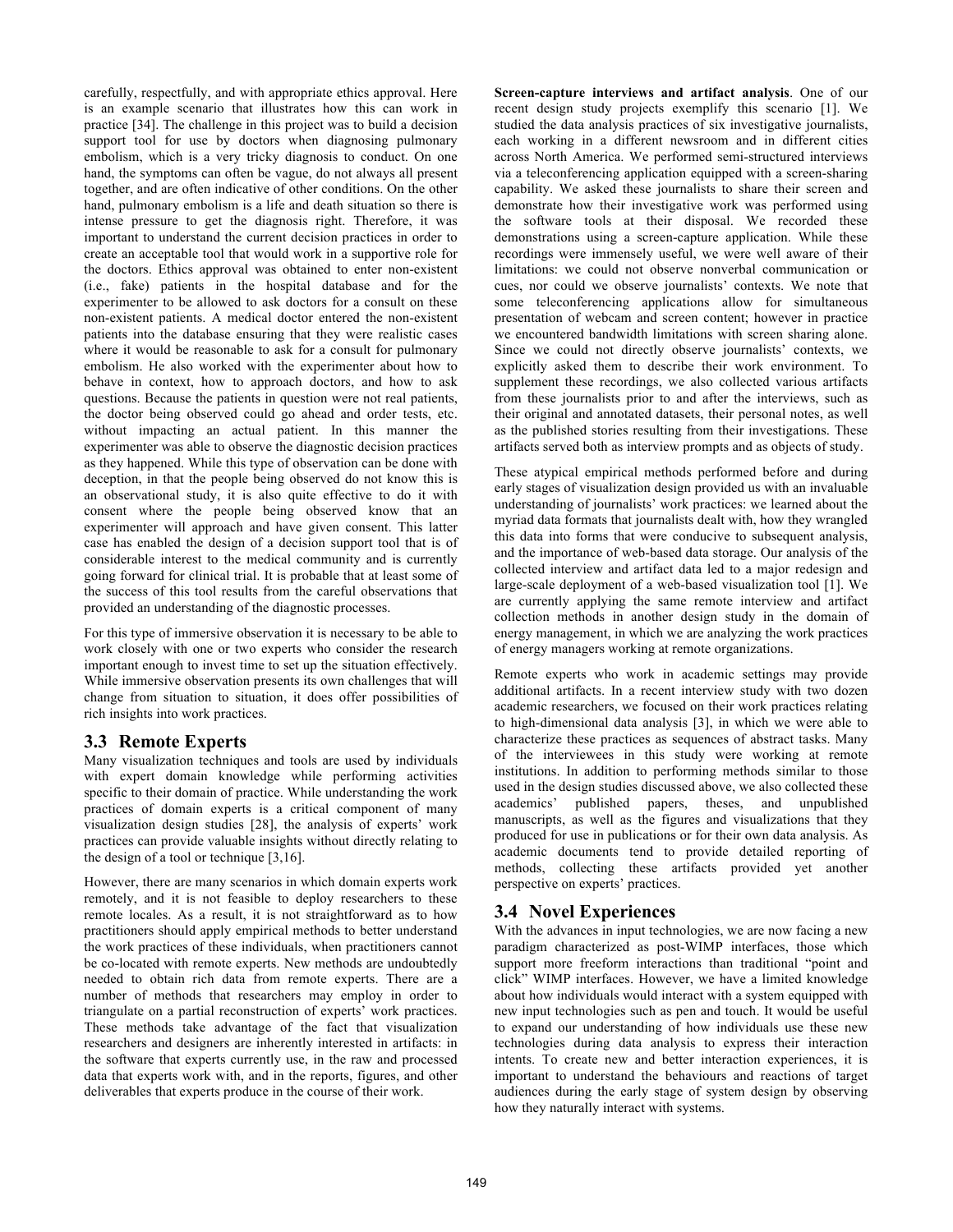*Wizard of Oz* **studies**. Given the freeform nature of interactions, there exist a plethora of possible interactions worth investigating; the same result can be achieved through multiple interactions. As advocated by Nielsen [23], *Wizard of Oz* (WOz) studies are a promising way to explore the many interaction possibilities in a realistic setting without implementing a whole slew of costly recognizers. In a WOz study, a person (i.e., the "wizard") can employ a certain degree of control over how the system responds to a participant's interaction intents. The system appears fully functioning to the study participants, though slow to respond.

For example, we recently investigated how individuals respond to a robust and flexible pen- and touch-enabled digital whiteboard for creating and manipulating simple, standard charts using a WOz study [32]. Each time the participant performed an action, such as a pen stroke or a drag of a chart; the wizard interpreted the action and sent the appropriate command to the charting program. One of the main challenges in running a WOz study is to respond in a consistent and timely manner throughout the study (or at least for the duration of a session). For example, once the wizard "assigned" a meaning to a specific action, this assignment should not be changed during that session. The wizard also needs to respond only to actions that could reasonably be interpreted (not only by just human but also by a system) as having a particular meaning. Another challenge is to avoid legacy-inspired interactions; participants tend to transfer their knowledge from past systems to new ones when interacting with new technologies [21]. For example, the wizard decided not to respond to a single tap (or tap-and-hold) for pop-up menu invocation after the first two sessions to encourage participants to explore the freedom of expression a pen offers compared to a mouse.

Note that conducting a WOz study is not cheap. Even though a WOz study setup reduced the cost of implementing an interaction recognizer, it still involved a significant amount of effort in study design and system development. We had to prepare study protocol and material such as dataset and tasks, and design the basic interactions. In addition, we had to implement other features in the charting program, the wizard's control panel, and the networked communication between the two.

On the other hand, the WOz study setup had allowed us to see how individuals might react to a new, sophisticated interface before we actually created the real interface. It also allowed some degree of flexibility in how we responded to participants' actions, which is nearly impossible when we study a completed interface. For example, we could allow participants to perform an action even when they tried to trigger it in a way we did not expect, such as moving a chart was performed by circling the chart with the pen and drawing an arrow to the destination. After we develop a working system, the dataset and tasks we prepared for the WOz study could be used to test the working system.

### **4. DISCUSSION**

The scenarios discussed above are not representative of all the possible contexts in which pre-design empirical work can be performed. In this section, we aim to be more general, offering practical guidance for collecting and analyzing data when conducting empirical work to inform visualization design. We also include pointers to recommended reading.

As illustrated in the scenarios, it is often beneficial to employ multiple data collection methods in conjunction to later triangulate on the object of study, especially if direct observation is not available. Collecting artifacts and studying work environments can be very illuminating, even if it is not possible to observe the actors of interest using these artifacts or performing activities in these environments in real time. To quickly become familiar with additional data collection and analysis methods, we recommend the set of IDEO Method Cards [13].

Understanding prospective behaviour often entails the collection of large amounts of rich qualitative data. There are various approaches to analyzing this data. One is bottom-up which encourages multiple iterations of coding interview transcripts and recorded observations toward the development of novel theory [9,15]. Alternatively, a structured approach that leverages concepts from cognitive work analysis (CWA) [31] may also be beneficial for informing design. CWA inspires compartmentalization of analysis, shifting between a *normative* perspective (how tasks and activities are supposed to be done), a *descriptive* perspective (the actual strategies employed by individuals to perform these tasks and activities), and a *formative* perspective (how tasks and activities could be performed given environmental constraints). A complementary approach to this analysis could integrate vocabulary relating to data and task abstractions in the visualization domain, such as a recently proposed abstract task typology [2], which explicitly separates *why* a task is performed from *how* a task is supported. We have found that it is helpful to ask *why* and *how* at each stage of design and evaluation [1,3].

# **4.1 Further Reading**

There is a growing and vibrant body of work describing the use of qualitative empirical work to inform visualization design. For methodological and logistical guidance in specific design contexts, Sedlmair et al. [27] provides *pre-design* advice for developing visualizations in the context of large companies. Sedlmair et al.'s design study methodology paper [28] discusses processes and pitfalls at nine stages of a design study, which assumes that the researcher is able to collaborate with a target population. The *discover* and *design* stages of this methodology are particularly relevant to our current discussion. McKenna et al. have recently built upon this work in their *design activity framework* [19], classifying *generative* and *evaluative* methods used throughout the visualization design process. They point to a large number of methods for *understanding* a design problem.

A number of visualization papers discuss empirical methods themselves in detail, including qualitative observational lab studies [11,14,20], and field-based observational studies leveraging a grounded theory approach [15,30]. Carpendale also describes and compares many of these methods in detail [6].

Another source of inspiration comes from the papers included in Lam et al.'s survey of empirical study in the visualization literature [17]. They identify seven scenarios in which empirical studies are performed. Perhaps the most relevant scenario to our current discussion is that of *understanding work practices*, an activity that typically occurs at or before early stages of design. We recommend consulting some of the papers coded with this scenario [4,8,25,33] for examples of methods, which predominantly included field observations, interviews, and laboratory observations.

# **5. CONCLUSION**

We hope that this position paper serves as a call to action, prompting visualization researchers and designers to reflect upon the unique challenges confronted during their own use of empirical methods at early stages of design. While it is still uncommon to emphasize this type of research in visualization